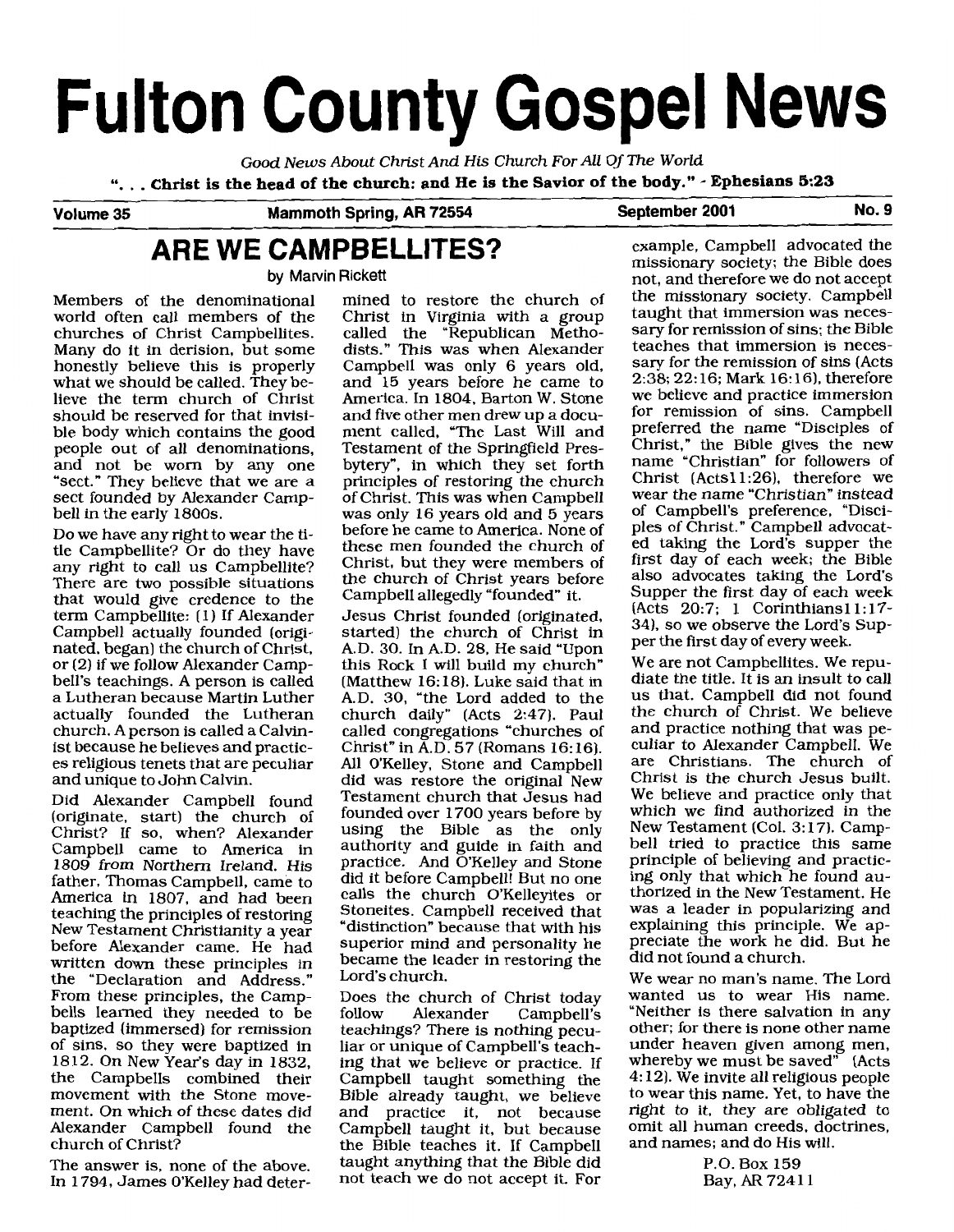# **FULTON COUNTY GOSPEL NEWS**<br>USPS Publication #211780

. is a Periodical publication issued monthly by the Church of Christ at Third and Bethel (P.O. Box 2511. Mammoth Spring, **AR** 72554-025 1. **POSTMASTER: Please mail all changes of address to the above address.** 

**FCGN** is mailed free of charge to any who care to receive it. We will be happy to add any names to the regular mailing list. If you send in a name we<br>must have a complete address. have a complete address, including number and street name, or R.R. or HCR number, plus box number, or a P.O. Box number and the **NINE DIGIT ZIP CODE.** This paper is supported by voluntary contributions for which we are grateful. Financial information will be furnished upon request. **Mail all address corrections or manuscripts to:** 

#### **FULTON COUNTY GOSPEL NEWS P.O.** Box 251

Mammoth Spring, AR 72554

|                                | TED J. CLARKE  EDITOR      |
|--------------------------------|----------------------------|
|                                |                            |
|                                |                            |
|                                | E-Mail  cocfcgn@ozarks.com |
| Website                        |                            |
| www.fultoncountygospelnews.org |                            |
| Joseph Chase - Webmaster       |                            |

## **PUBLIC DISCUSSION by Ted J.** Clarke

E-mail: chasejoseph@yahoo.com

In line with brother Marvin<br>Rickett's article. "Are We Rickett's Campbellites?", we ask you to consider the following comments. The apostle Peter said, "But sanctify the Lord God in your hearts: and be ready always to give an answer to every man that asketh you a reason of the hope that is in you with meekness and fear" (First Peter 3:15). The word 'reason" in the verse above means "a defense," meaning that each one should be ready to give a defense of his or her faith to any who ask why one believes a particular way. The apostle Paul spoke of the same readiness in Philippians 1:17, saying, "I am set for the defence of the gospel. "

Nearly forty years ago, when I began studying the Bible seriously to see if it provided what I needed to make my life happy and<br>productive, I was genuinely productive, I was genuinely that members churches of Christ seemed very open and willing to study what they believed the Bible taught. Many in other religious groups

seemed to resent being questioned about what they believed and why. In order to try to find the true church out of the hundreds claiming to be Christ's church, I bought or borrowed a number of books and religious tracts that discussed the differences between what the Bible teaches and what is taught in the denominational world as religious truth. It used to be that denominational groups were willing to try to prove their doctrines by the Bible in public discussion. Over the years since certain men lead an attempt to<br>restore the New Testament Testament church, hundreds of religious public discussions have conducted between preachers for the churches of Christ and representatives of almost all of the major denominations. In studying these discussions, time after time I have seen the truth shine as bright as the sun and noted the utter failure of denominations in trying to prove their doctrines from the Bible!

Eventually, most denominations realized their inability to sustain their teaching from the Scripture and quit engaging in such public discussions. They will not give their members the opportunity to see their doctrines tested by the opposition in comparing them with what the Bible says. Ignoring what Peter and Paul said in the Scriptures above, it is now considered inexpedient and politically incorrect to challenge someone's faith and ask that they test it by what the Bible teaches. Just like the Roman Catholic church tried for centuries to keep their membership ignorant of the Scriptures by keeping the Bible out of their hands, leaders of Protestant denominations promote a similar type of ignorance by refusing to test their faith by considering a public discussion of what the Scriptures teach in comparison to what their various doctrines are. It is also sad to note that there are now many in the churches of Christ who have lost their bearings and are adopting many of the false doctrines which were shown in previous generations to be in error. These brethren, like most members of denominational churches, are refusing to accept challenges to their faith and ignore

calls to restudy what they have accepted as religious truth. They cannot prove their newly adopted doctrines by the Bible and will not even attempt to do so. They rebuke those who challenge them to respond to First Peter 3:15 as being arrogant and unkind. Were our Lord or Peter or Paul arrogant and unkind? Certainly not!

Our Lord was involved in religious controversy throughout most of His personal ministry on earth. For one section as an example, read Matthew, chapters 21-23,<br>where Jesus confronted the where Jesus confronted religious errors of the chief priests and scribes, the elders of the people, and the religious sects of His day (Pharisees, Sadducees, Herodians). these people and their beliefs because they were opposed to the teaching of God in the Scriptures. He likewise defended His teaching as being of God and according to God's word (John 5:39-47; cf. Isaiah 8:20). All of the gospel accounts give multiplied examples of such activity by our Lord. He did not leave people in religious error unchallenged!

The word of God is the "final answer" in regard to what we must believe and teach (Second Timothy 3:16-17; Jude 3; Second Peter 1 :3). We must not add to it, detract from it, or modify it, lest we be found to be false teachers and be lost (Deuteronomy 4:2; Proverbs 30:5-6; Revelation 22: 18-19). We stand ready to give an answer (to make a defense) to anyone who asks us a reason concerning the hope in us, and we will try to do that with meekness and fear (First Peter 3:15; cf. Philippians 1:17). We believe that we are giving book, chapter, and verse from the Scriptures for all we teach and practice in religion. We want to speak where the Bible speaks and be silent where it is silent. We desire to call Bible things by Bible names and do Bible things in Bible ways. Only by doing so can we have God's approval.

Myself and many others stand ready to affirm in public discussion (or privately) that the church of Christ (of which I am a member) is the New Testament church that our Lord promised to build and is Scriptural in name, origin, and practice. We try to affirm those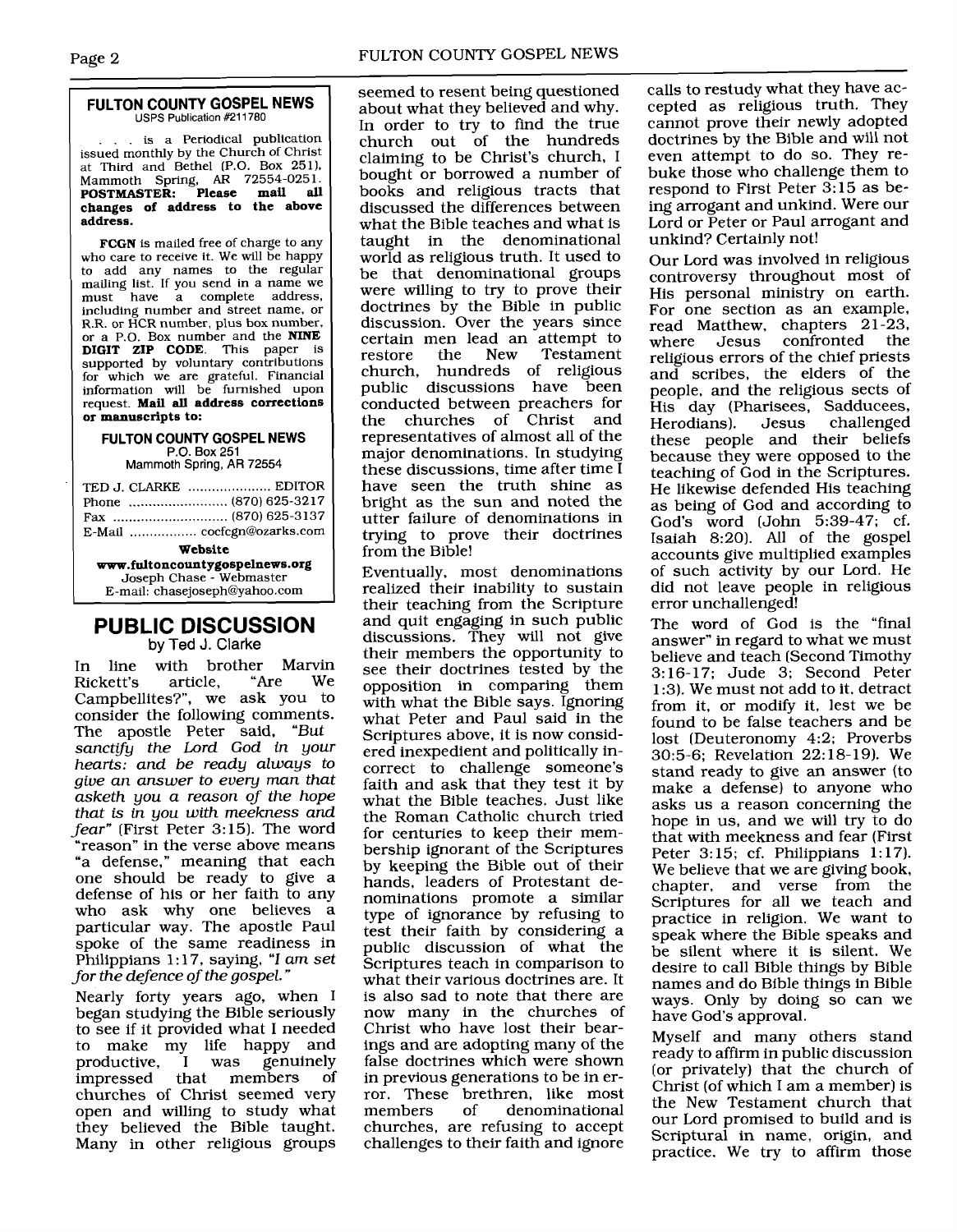principles of Scripture every time we publish the Fulton County Gospel News. If that affirmation is true (and I truly believe it is true), then those churches which differ in the essential elements involved in that claim are not Scriptural and are unacceptable before God. If you have an interest in challenging our faith in the public arena, or to defend your beliefs against what we are teaching, we will do all that we can to organize a time and place to do so with you or a suitable representative of your persuasion. If we are in religious error, we want to know it, and if you are teaching or practicing doctrines that will cause you to be lost, we hope you want to know so too.

We have no desire in controversy merely for the sake of being contentious, but we believe that there are serious issues that will affect the eternal destiny of those who violate the will of God. Remember, according to First Peter 3:15, you have an obligation to defend your faith, and according to the Great Commission you have a responsibility to promote and contend earnestly only for "the faith once for all delivered unto the saints" (Matthew 28:B-20; Jude 3). Someone has correctly noted that, "Truth has nothing to fear from an honest investigation." The inspired wise man said, *"Buy the truth, and sell it not; also wisdom, and instruction, and understanding"* (Proverbs 23:23).

# **LIFE AFTER DEATH Bible Lesson Number Twelve**

--->>0c-------

John 5:28-29 *"Marvel not at this; for the hour is coming, in the which all that are in the graues shall hear his voice, and shall come forth; they that have done good, unto the resurrection of lije; and they that haue done euil, unto the resurrection of damnation.* "

1 Corinthians 15:51-52 *"Behold, I show you a mystery; We shall not all sleep, but we shall all be changed, in a moment, in the twinkling*  of *an eye, at the last trump: for the trumpet shall sound, and the dead shall be raised incorruptible, and we shall be changed."* 

FULTON COUNTY GOSPEL NEWS is life after death is obvious. The most casual reader can easily see this. The question that most people have is: what will it be like to live again? There are some things about life after death that we cannot know now.

1 John 3:2 *"Beloved, now are we the sons of God, and it doth not yet appear what we shall be: but we know that, when he shall appear, we shall be like him;* **for** *we shall see him as he is."* 

We are told that the body that we have then will not be like the body we have now (1 Corinthians 15:35-50). Some of the key terms used to describe the new body are glorious, incorruptible, powerful, spiritual, heavenly, changed, and immortal. We can only guess at the wonders of such a body.

In addition to the new body, there will be a new dwelling place described as *"a new heaven and a new earth"* (2 Peter 3:13). In what probably is highly figurative language conveying the thought of transcendent beauty, John says that the gates are of pearl and the street of pure gold (Revelation 21:18-21). Jesus said he would prepare a place for us in his Father's house  $(John 14:1-3)$ . The grandeur of the world in which we now live is not to be compared with the magnificence of the world to come. Seeing the beauty around us in a world fraught with blemishes, yet, so wonderful, what marvels must await God's peopIe in the eternal home.

Another question that often occurs is: shall we know one another in heaven? If so, will it not make us sad to realize that someone we have loved in this world is not there in the heavenly home with us?

Let's consider the second question first. The answer is to be found in our confidence in God that he will do what he said he will do. The possibilities of how he might handle that which seems to be so great a problem to us in our present world are many. It may be, in that the fleshly relationships will no longer exist (Matthew 22:23-32), we will have a much more complete understanding of what really went on in this life. It may be that those who are lost, whether we

knew them or not, will be seen in their true light as enemies of Christ and his people. On the other hand, it is also quite possible that God, in his infinite wisdom and power, may blot out of our memory any knowledge of having ever known anyone in this world other than those who are found to be with us in heaven. Whatever, the answer to the question may be, we are constrained to have faith and confidence in God and his power to fulfill his promise to *"wipe away all tears"* (Revelation 7:17; 21:4).

The answer to the first question is simply: yes! We will know one another in heaven! If we would not, how would we know ourselves? How could we be happy if we got there and did not know who we were? What reward would that be? The Bible is plain and simple<br>concerning this question of concerning this question identity of people after death. The witch of Endor and King Saul both recognized Samuel after he had been dead for some time (1<br>Samuel 28:7-20). Moses and Samuel  $28:7-20$ . Moses Elijah had been dead for many years when they appeared with Jesus at the Mount of Transfiguration and were recognized by Peter, James and John (Matthew 17:l-3). Lazarus, the beggar, was carried away to Abraham's bosom after death **(Luke** 16:22). What would be the point of such a statement if he did not know who Abraham was? Furthermore, in the same story, the rich man that died knew who both of them were. Paul's words in 1 Thessalonians 4:13-18 would have no meaning or hold forth any hope at all if it were not for the fact that we will know one another in heaven! One of the key words in that text is "together." Togetherness is meaningless if we do not know those with whom we are together.

Every person who has lived or will live on the face of the earth, from Adam to the end of time, will be raised from the dead (John 5: 28.29). Those who have done the will of God as revealed in the Bible will be raised to an eternal life of happiness. As in previous lessons, his will is that we should hear the gospel of Jesus, believe it, repent of sins, confess faith in him, be baptized into him, and walk in the light.